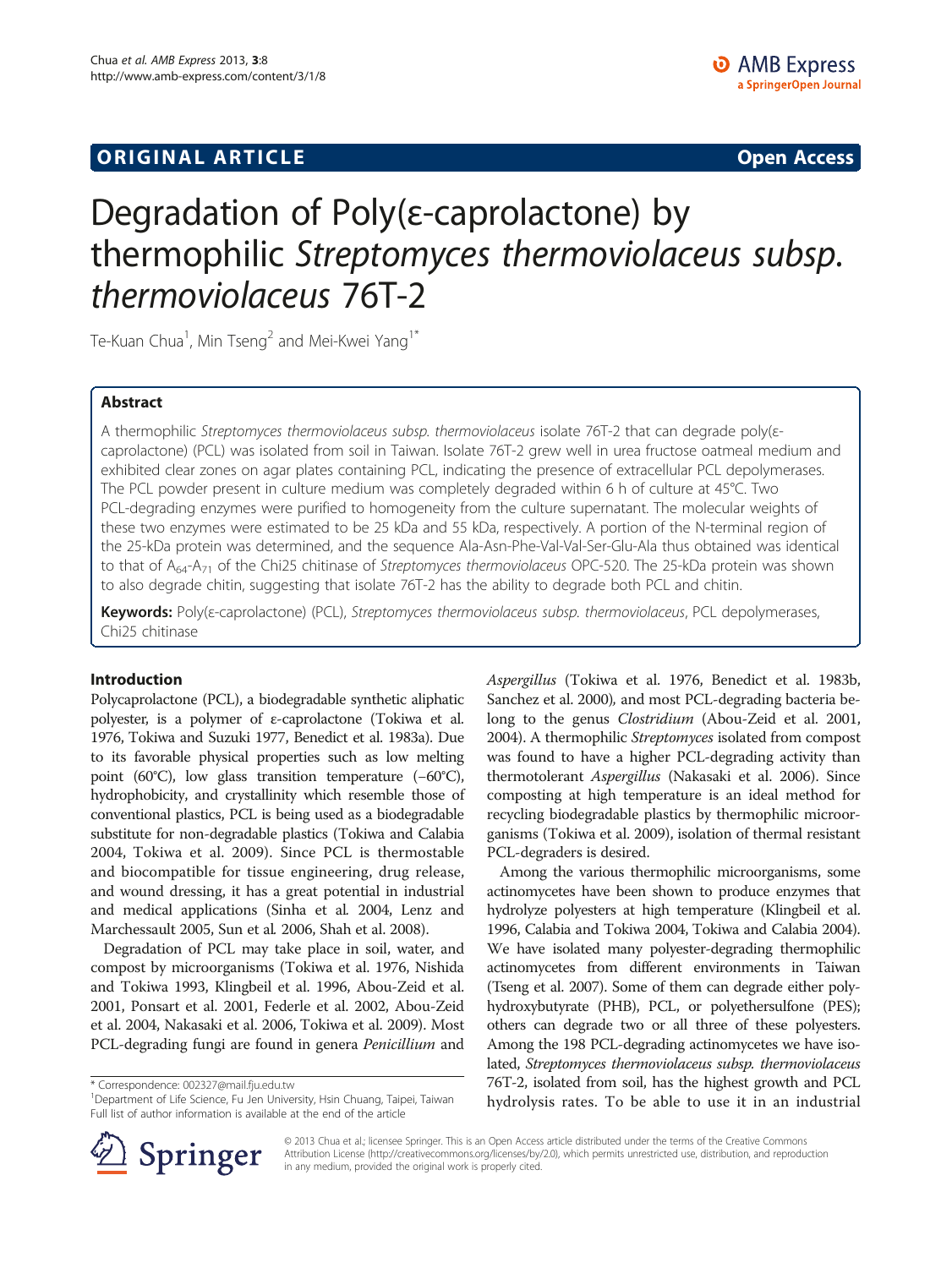scale, we characterized the organism and purified the PCL-degrading enzymes from this organism.

## Materials and methods

### Screening of PCL-degrading thermophilic actinomycetes

Thermophilic actinomycetes were isolated from soil samples as described previously (Tseng et al. [2007\)](#page-6-0). The samples were plated on modified HV agar plates (humic acid, 1.0 g; yeast extract, 3.0 g; KCl, 1.7 g;  $FeSO<sub>4</sub>·7H<sub>2</sub>O$ , 0.01 g; Na<sub>2</sub>HPO<sub>4</sub>, 0.5 g; MgSO<sub>4</sub>·7H<sub>2</sub>O, 0.05 g; CaCO<sub>3</sub>, 0.02 g; cycloheximide, 50 mg; nalidixic acid, 20 mg; 0.5 mg each of thiamine-HCl, riboflavin, niacin, pyridoxine-HCl, inositol, Ca-pantothenate, p-aminobenzoic acid, and 0.25 mg of biotin; agar, 18.0 g; distilled water 1 L, pH 7.2), and the plates were incubated at 45°C for 7–10 days. The powdery colonies with branched hyphae on the plates were then picked and streaked on International Streptomyces Project (ISP) 3 agar plates (oatmeal, 20 g; 1 mg each of  $FeSO_4$ :7H<sub>2</sub>O, MnCl<sub>2</sub>:H<sub>2</sub>O and ZnSO<sub>4</sub>:7H<sub>2</sub>O; agar, 18 g in 1 L of distilled water, pH 7.2) and incubated at 45°C for 3–7 days for identification. The PCL-degradation ability of the isolates was detected by the presence of a clear zone around the colonies on agar plates containing emulsified PCL. PCL agar plates were made by dissolving one gram of PCL powder in 50 ml of methylene chloride and then emulsified into 50 ml basal medium containing (per liter) yeast extract, 0.1 g;  $FeSO<sub>4</sub>·7H<sub>2</sub>O$ , 10 mg;  $MgSO_4$ ·7H<sub>2</sub>O, 0.2 g;  $(NH_4)_2SO_4$ , 1 g; CaCl<sub>2</sub>·2H<sub>2</sub>O, 20 mg; NaCl, 0.1 g;  $Na_2MoO_4.2H_2O$ , 0.5 mg;  $NaWO_4.2H_2O$ , 0.5 mg;  $MnSO_4·H_2O$ , 0.6 mg; and dishwashing liquid, 1 ml (Poas, Nice Co., Taiwan). Methylene chloride was then evaporated in a hume hood.

## Identification of PCL-degrading thermophilic actinomycetes

To identify isolate 76T-2, scanning electron microscopy was first performed. After growth on oatmeal agar (ISP3 medium) plates at 45°C for 7 days, a representative colony was isolated, fixed in 4% osmium tetroxide, dehydrated through a graded ethanol series, dried to critical point, coated with gold, and then examined with a scanning electron microscope (Itoh et al. [1989](#page-5-0)). Morphological characteristics were assessed by using 7-day cultures grown at 45°C on yeast extract-malt extract agar (ISP 2 medium), oatmeal agar (ISP 3 medium), inorganic salts-starch agar (ISP 4 medium), and glycerol-asparagine agar (ISP 5 medium) (Shirling and Gottlieb [1966\)](#page-5-0). The ISCC-NBS Color-Name Charts were used for color designations of substrate mycelium and aerial mass. 76T-2 cells for chemotaxonomic and molecular studies were harvested after incubation in yeast-glucose broth (yeast extract 1.0%, glucose 1.0%,  $w/v$ ) for 7 days at 45°C. Isomers of diaminopimelic acid (A2pm) and sugars in whole-cell lysates and cell walls were determined as described previously (Hasegawa et al. [1983](#page-5-0)).

### Phylogenetic analysis

To determine the nucleotide sequence of the 16S rRNA gene, genomic DNA was extracted from 5-day cultured cells using the QIAGEN® Genomic DNA Kit. A portion of the 16S rRNA gene was amplified by PCR as described by Nakajima et al. (Nakajima et al. [1999\)](#page-5-0) and then sequenced directly on an ABI automatic DNA sequencer (Model 3730) using the BigDye Terminator V3.1 kit (Applied Biosystems). The resulting 16S rDNA sequence was compared to the sequences obtained from the EzTaxon server (Chun et al. [2007](#page-5-0)) to identify 76T-2.

#### Growth and PCL-degrading ability of S. thermoviolaceus subsp. thermoviolaceus 76T-2

The growth characteristic was determined by growing 76T-2 cells in Luria Bertani (LB), UF (15 g of fructose, 10 g of peptone, 10 g of yeast extract, 2 g of urea, 20 mg of  $CaCl<sub>2</sub>·2H<sub>2</sub>O$ , 200 mg of  $MgSO<sub>4</sub>·7H<sub>2</sub>O$  in one liter of distilled water), and Urea Fructose Oatmeal (UFO) media. The optimal growth temperature was assessed using UF medium. For examination of PCL-degrading enzymes, 76T-2 cells were grown at 45°C in UF medium to stationary phase and then transferred to basal medium containing 0.1% (w/v) PCL for various lengths of time. To assay extracellular PCL-degrading enzymes, aliquots of culture supernatant were assessed for the decrease in turbidity of the emulsified PCL. To quantify PCL-degrading activity, 1 ml of an overnight liquid culture in UF medium was mixed with 20 ml of basal medium containing 0.3% PCL and incubated at 30-50°C for 14 h. The PCL-degrading activity was measured spectrophotometrically at 650 nm.

### Purification of PCL depolymerase

For isolation of extracellular PCL depolymerases, 76T-2 cells were grown in basal medium containing PCL as carbon source at 45°C for 12 h with shaking. The cells were removed by centrifugation at 12,000 x g for 20 min at 4°C, and the supernatant was used for enzyme preparation. Crude enzymes were precipitated by adding solid ammonium sulfate with continuous stirring at 4°C for 1 h and then pelleted by centrifugation. The precipitate was dissolved in 50 mM Tris–HCl buffer (pH 7.2) and dialyzed against four volumes of the buffer. Protein concentration was determined using the Lowry method with bovine serum albumin as a standard. Isolated enzymes were subjected to 10% sodium dodecyl sulfate-polyacrylamide gel electrophoresis (SDS-PAGE). PCL-degrading activity was detected by zymography by separating the proteins in a native polyacrylamide gel. After electrophoresis, the gel was placed on another polyacrylamide gel containing 0.1% PCL or chitin and incubated at 45°C for 30 min. Active protein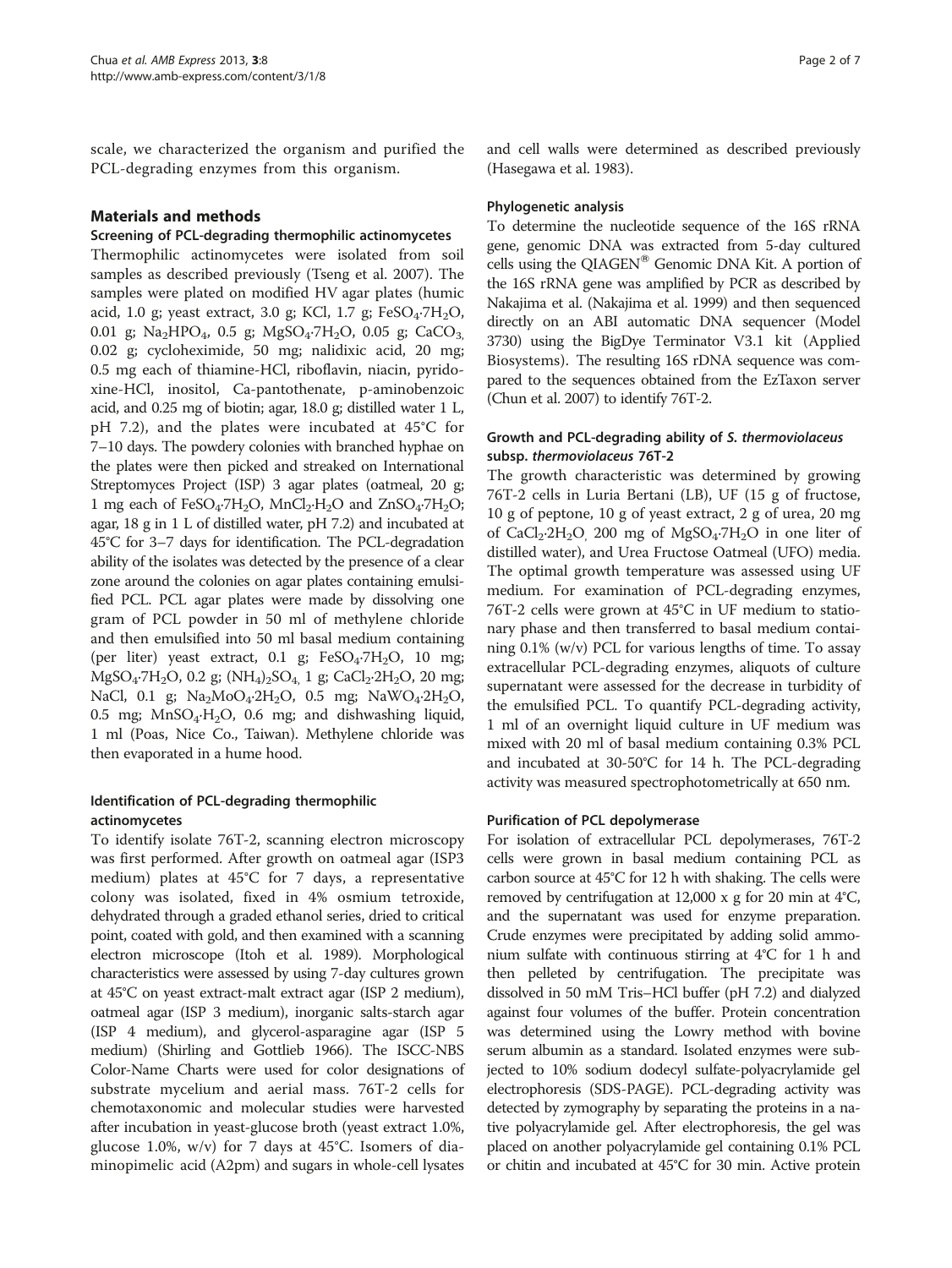bands were detected as clear zones. The gel was then stained with Coomassie brilliant blue R-250 to determine the sizes of the proteins with PCL-degrading activity.

#### Results

#### Isolation and identification of PCL-degrading S. thermoviolaceus subsp. thermoviolaceus isolate 76T-2

One gram of each soil sample was suspended in 9 mL of sterilized distilled water. A serially diluted 0.1-mL aliquot of each sample was plated on a modified HV agar plate and incubated at 45-50°C for 7–10 days. Many powdery and irregular colonies with branched hyphae were seen in most cultures. Some of these isolates were found to degrade PCL when they were subcultured on oatmeal agar plates containing PCL, and an isolate designated 76T-2 was found to have the highest PCL-degrading activity .

Isolate 76T-2 produced round, pale white cottony colonies on oatmeal agar plates. Analyses of its peptidoglycan cell wall revealed that the major constituent was LL-diaminopimelic acid (LL-DAP). No sugars were detected. The cell wall was thus determined to be chemotype I (Lechevalier and Lechevalier [1970\)](#page-5-0). Its aerial mass on ISP medium 4 was grayish-brown or grayish-purple, and substrate mycelia were brownish-black, light brown, or purplish-white. On ISP medium 2, isolate 76T-2 showed robust growth; rates of growth on ISP media 3, 4, and 5 were moderate. Sporulation of isolate 76T-2 on ISP medium 2 was good, moderate on ISP 3 and 5 media, but poor on ISP medium 4. Mature spore chains were spiralshaped with a warty surface (Figure 1). Based on these observations, isolate 76T-2 was considered a Streptomyces (Lechevalier and Lechevalier [1970\)](#page-5-0). The 16S rRNA sequence of 76T-2 (GenBank accession no. KC470043) was aligned with those of Streptomyces and found to be 99.9% homologous to that of Streptomyces thermoviolaceus subsp. thermoviolaceus. The isolate Streptomyces thermoviolaceus subsp. thermoviolaceus 76T-2 (BCRC16931) has been deposited in the Bioresource Collection and Research Center, Food Industry Research and Development Institute, Hsinchu, Taiwan.

## Growth and PCL-degrading activity of S. thermoviolaceus subsp. thermoviolaceus isolate 76T-2

76T-2 cells were cultured in UFO, UF, and LB media to determine their growth requirements. The cell density (absorbance at 650 nm) and dried cell mass of the cultures were measured every two hours for 14 hours (Figure [2A](#page-3-0)). A rapid growth was observed after 2 h, and the growth peaked after 12 h of incubation in all three media. Maximum growth was observed  $(OD_{650} = 2.0,$  cell mass = 2.8 mg/ml) after 12 h of incubation in UF medium at 40°C or 45°C. A slower growth rate was seen after 12 h (OD<sub>650</sub> = 1.6) and 24 h (OD<sub>650</sub> = 1.7) of incubation at 50°C. 76T-2 cells did not grow well



at 30°C. These results (Figure [2](#page-3-0)B) suggest that the optimal growth temperature for 76T-2 is 45°C.

The effect of temperature on PCL degradation by 76T-2 was then investigated. 76T-2 cells were grown in UF medium for 12 h at 45°C and then in basal medium containing 0.3% PCL at a temperature between 30°C and 50°C. The PCL hydrolytic activity was assayed every 2 h for 14 h by measuring the turbidity of the culture. Changes in PCL turbidity as indicated by  $OD_{650}$  values due to PCL degradation at various temperatures are shown in Figure [3](#page-3-0). The hydrolysis of PCL was noticeable at the begining  $(OD_{650} = 1.4)$  of culture and was maximal  $(OD_{650} = 0.05)$ at 1 h of incubation when 76T-2 cells were grown at 40°C. No further increase in PCL degradation was observed afterward.

At 45°C, a lower degree of PCL hydrolysis ( $OD_{650} = 0.95$ ) was observed after 1 h of culture, but a significant degradation (OD<sub>650</sub> = 0.15) of PCL was seen at the 2 h time point. The PCL degradation reached the maximum  $(OD_{650} = 0.05)$  after 4 h of incubation. A similar trend of PCL degradation was observed at 50°C with an OD<sub>650</sub> = 1.1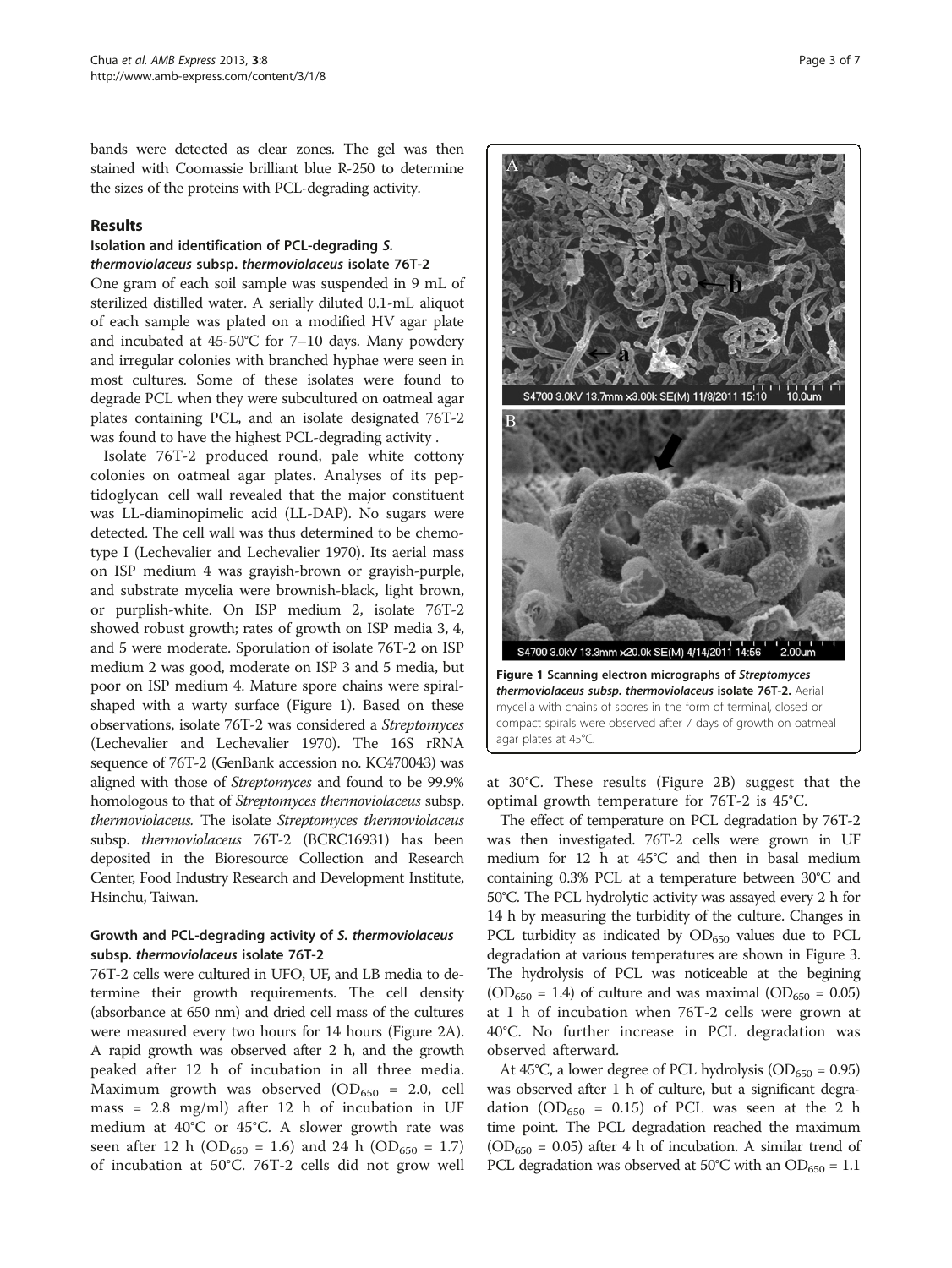<span id="page-3-0"></span>

at 1 h and  $OD_{650} = 0.05$  at 2 h and no further increses in PCL degradation afterward. However, when the temperature was changed to 30°C, a slow (OD<sub>650</sub> = 1.1 after 1 h incubation) and gradual increase in PCL degradation rate with an  $OD_{650} = 0.1$  at 14 h of incubation was observed. These results suggest that the optimal temperature for PCL degradation was 40°C.

#### Isolation of PCL depolymerases

The PCL degradation enzymes were then isolated from culture supernatant of 76T-2 cells grown under optimal conditions. Solid ammonium sulfate was added to the supernatant. At  $60\%$  (w/v) concentration, maximum protein precipitation was achieved. When the precipitate



was analyzed by electrophoresis in an 8% native polyacrylamide gel, multiple protein bands were found (Figure [4A](#page-4-0)). Two bands of clear zone due to PCL hydrolysis were seen after performing a zymography by overlaying the gel on another 8% polyacrylamide gel containing PCL (Figure [4](#page-4-0)B, lane 1). The protein I and protein II with PCL depolymerase activity were eluted and electrophoresed on another 10% SDS polyacrylamide gel. Single bands with a molecular mass of approximately 55 kDa (protein I) and 25 kDa (protein II), respectively were observed (Figure [4C](#page-4-0), lanes 1 and 2). The sequence of the first eight N-terminal amino acid residues of the purified 25-kDa PCL depolymerase was determined and found to be Ala-Asn-Phe-Val-Val-Ser-Glu-Ala. A similarity search of the DDJB sequence database indicated that this sequence was identical to amino acids  $A_{64}$ - $A_{71}$  of the Chi25 chitinase of Streptomyces thermoviolaceus OPC-520.

To investigate chitin degradation activity of the PCL depolymerases, the 60% ammonium sulfate precipitate was analyzed in an 8% native polyacrylamide gel and then overlaid on another gel containing chitin. A clear zone due to chitin hydrolysis was seen at the place corresponding to protein II (25-kDa protein) but not protein I (55-kDa protein) (Figure [4B](#page-4-0), lane 2). This result indicated that the 25-kDa PCL depolymerase secreted by 76T-2 also had the ability to degrade chitin, wheras the 55-kDa protein was not capable of degrading chitin.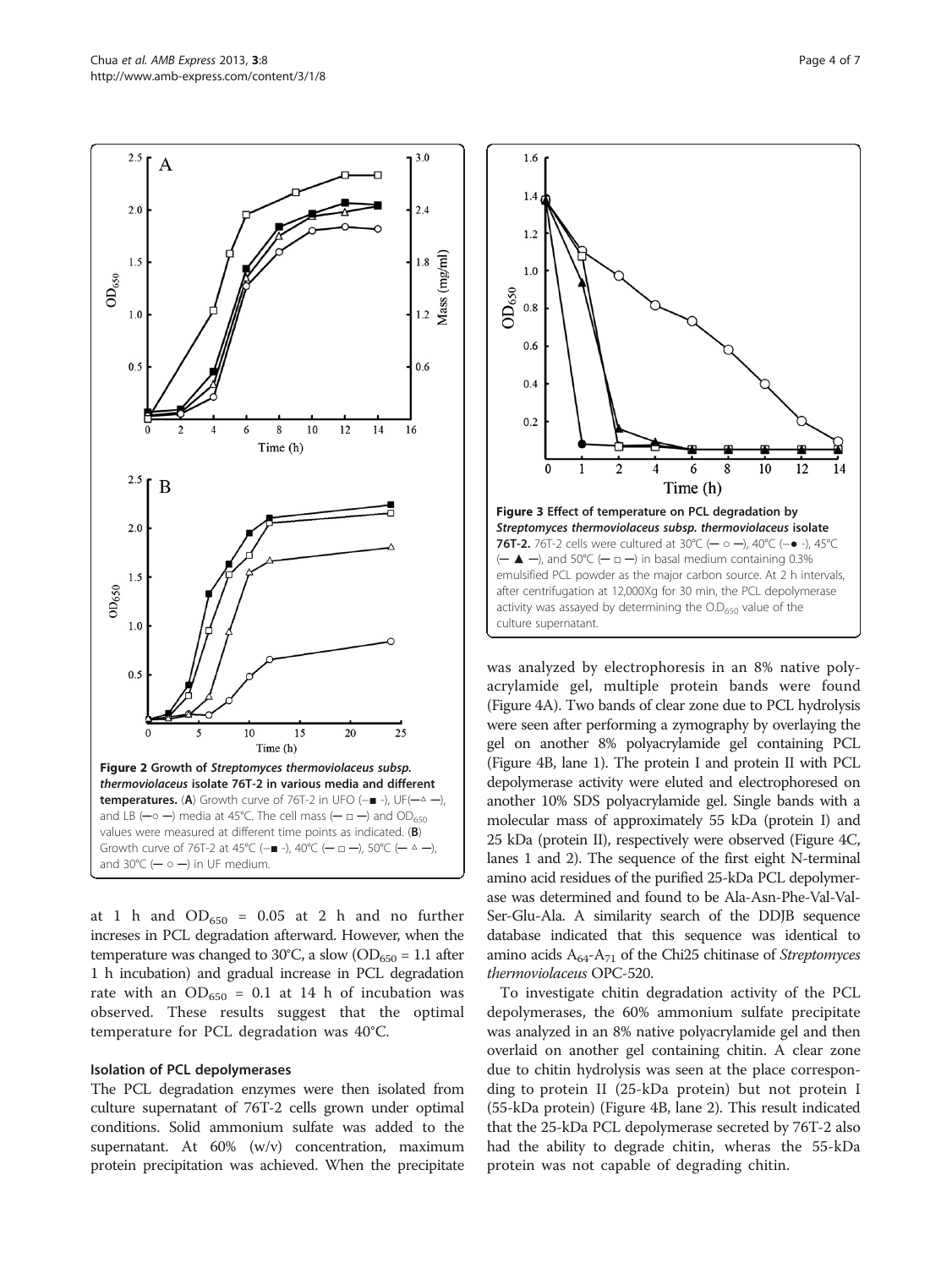<span id="page-4-0"></span>Chua et al. AMB Express 2013, 3:8 http://www.amb-express.com/content/3/1/8



#### **Discussion**

Polycaprolactone (PCL), an important polymer due to its strong mechanical properties, biodegradability, and miscibility with a number of other polymers (Kim and Rhee [2003,](#page-5-0) Labet and Thielemans [2009](#page-5-0)), has been investigated for its degradation in terrestrial and aquatic environments. A number of PCL-degrading bacterial and fungal strains of Alcaligenes, Clostridium, Aspergillus, Penicillium, Fusarium, and Streptomyces have been isolated (Tokiwa et al. [1976](#page-6-0), Benedict et al. [1983a](#page-5-0), [1983b](#page-5-0), Tokiwa et al. [2009\)](#page-6-0). In this study, we isolated a PCL-degrading bacterium from soil and identified it as Streptomyces thermoviolaceus subsp. thermoviolaceus based on its morphology, growth characteristics, and 16S rRNA gene sequence. This isolate was designated 76T-2. It grew well and formed clear zones on PCL emulsified agar plate at 45-50°C in one day, indicating that it is a fast-growing thermophile. Its PCL degradation ability was confirmed by demonstrating that the culture supernatant contained PCL-degrading enzymes.

Two PCL depolymerases of approximately 55 and 25 kDa in size were detected. Although several extracellular PCL depolymerases have been isolaed (Murphy et al. [1996](#page-5-0), Oda et al. [1997](#page-5-0), Li et al. [2012](#page-5-0)), few of them have been fully characterized. Therefore, there is no previous report on the size range of bacterial or fungal PCL depolymerases. To our knowledge, this is the first report describing the characterization of a purified PCL depolymerase from a thermophilic Streptomyces. Based on its N-terminal amino acid sequence and activity against chitin, we consider the 25 kDa enzyme a chitinase with PCL-degrading activity.

PCL can be degraded by two types of esterases: One is lipase, and the other is cutinase. One example of lipase with PCL-degrading activity is the lipase from *Alcaligenes* faecalis (Oda et al. [1997\)](#page-5-0). Cutinase is a serine hydrolase which breaks ester bonds in cutin. Fusarium is one example of bacteria producing such enzyme (Murphy et al. [1996\)](#page-5-0). Chitin is a polymer of β-1,4-N-acetylglucosamine in insects, crustaceans, fungi, and algae. The finding that the 25-kDa PCL depolymerase from 76T-2 had chitinase activity is novel as no other PCL depolymerases have been found to have such activity. Therefore, the 25-kDa enzyme isolated from 76T-2 may be a novel type of PCL depolymerase. Since isolate 76T-2 does not form clear zones on PHB-containing agar plate and there is no report that PCL depolymerases have PHA degrading activity, it is likely that the PCL depolymerases of 76T-2 do not degrade PHA.

Zymographic studies revealed another PCL depolymerase with a molecular mass of 55 kDa, and the purified 55-kDa protein was able to degrade PCL. Although numerous attemps were made, we were unable to determine the N-terminal amino acid sequence of this protein. Since the molecular mass of the Fusarium PCL depolymerase is 25 kDa and that of lipases are larger (30 kDa) (Murphy et al. [1996](#page-5-0)), we focused our study on the 25-kDa PCL depolymerase.

Four chitinases (Chi40, Chi35, Chi30 and Chi25) have been identified in Streptomyces thermoviolaceus OPC-520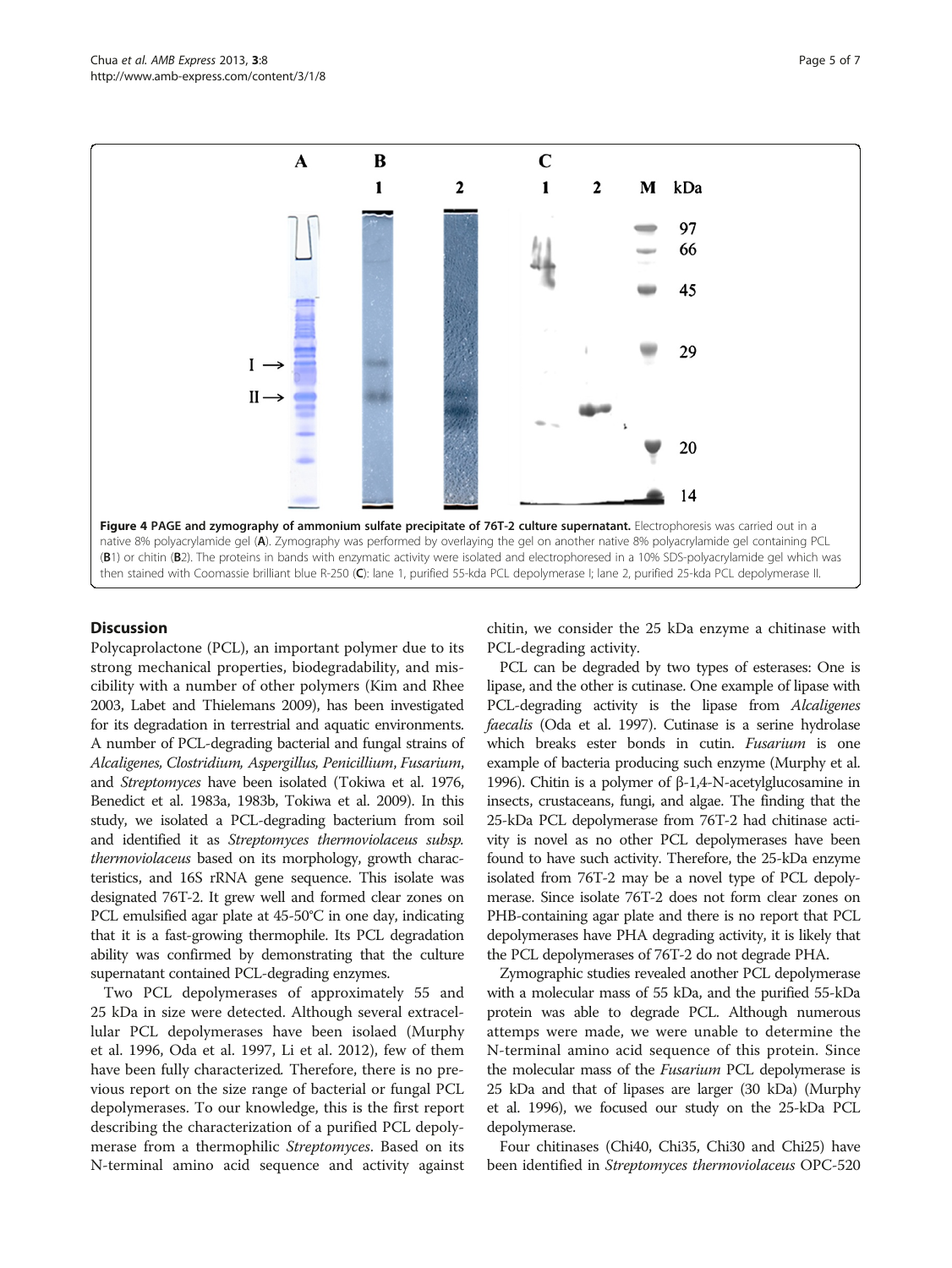<span id="page-5-0"></span>(Tsujibo et al. [1993](#page-6-0)). Based on amino acid sequence similarity of their catalytic domains, Chi40 and Chi30 are considered as members of family 18, and Chi35 and Chi25 are classified as family 19 of glycosyl hydrolases (Tsujibo et al. [2000b](#page-6-0)). Chi40 is the major chitinase of Streptomyces thermoviolaceus OPC-520 secreted into the culture medium. Since Chi25 and Chi35 are produced in very low levels, they are postulated to function as antifungal agents rather than as major enzymes to digest chitin (Tsujibo et al. [2000a](#page-6-0)). Genes encode for Chi25 and Chi35 have been cloned and found to be arranged in tandem. The deduced amino acid sequences of the catalytic domains of Chi25 and Chi35 are highly similar to each other. In addition to the catalytic domain, Chi35 has a N-terminal domain for polysaccharide binding (Tsujibo et al. [2000b](#page-6-0)) and sequences similar to certain domains of bacterial polymer-degrading enzymes such as xylanase I of S. thermoviolaceus OPC-520 (Tsujibo et al. [1997\)](#page-6-0).

Although chitinases from many Streptomyces species have been extensively studied with respect to their structure, function, and regulation of gene expression (Saito et al. 1999, Kim et al. 2003, Saito et al. 2003, Okazaki et al. 2004, Yano et al. [2008](#page-6-0), Hoang et al. 2011), few studies have been conducted on the degradation of biodegradable plastic by chitinases. In this study, we found that the 25-kDa PCLdegrading enzyme is homologous to the chitinase (Chi25) of Streptomyces thermoviolaceus OPC-520 (GenBank accession number AB016843) (Tsujibo et al. [2000a, 2000b](#page-6-0)). Further study of the 25-kDa PCL-degrading enzyme from 76T-2 will advance our knowledge about the PCL depolymerases of S. thermoviolaceus.

#### Competing interests

The authors declare that they have no competing interests.

#### Acknowledgements

We thank Chao-Hung Lee for valuable discussions and critical editing of the manuscript. This study was supported by a grant (NSC99-2311-B-030-001- MY3) from the National Science Council, Taipei, Taiwan.

#### Author details

<sup>1</sup>Department of Life Science, Fu Jen University, Hsin Chuang, Taipei, Taiwan. <sup>2</sup> Bioresource Collection and Research Center, Food Industry Research and Development Institute, Hsinchu, Taiwan.

#### Received: 18 December 2012 Accepted: 17 January 2013 Published: 29 January 2013

#### References

Abou-Zeid DM, Muller RJ, Deckwer WD (2001) Degradation of natural and synthetic polyesters under anaerobic conditions. J Biotechnol 86:113–126

Abou-Zeid DM, Muller RJ, Deckwer WD (2004) Biodegradation of aliphatic homopolyesters and aliphatic -aromatic copolyesters by anaerobic microorganisms. Biomacromolecules 5:1687–1697

- Benedict CV, Cameron JA, Huang SJ (1983a) Polycaprolactone degradation by mixed and pure cultures of bacteria and yeast. J Appl Polymer Sci 28:335–342
- Benedict CV, Cook WJ, Jarrett P, Cameron JA, Huang SJ, Bell JP (1983b) Fungal degradation of polycaprolactones. J Appl Polymer Sci 28:327–334
- Calabia BP, Tokiwa Y (2004) Microbial degradation of poly(D-3-hydroxybutyrate) by a new thermophilic streptomyces isolate. Biotechnol Lett 26:15–19
- Chun J, Lee JH, Jung Y, Kim M, Kim S, Kim BK, Lim YW (2007) EzTaxon: a webbased tool for the identification of prokaryotes based on 16S ribosomal RNA gene sequences. Int J Syst Evol Microbiol 57:2259–2261
- Federle TW, Barlaz MA, Pettigrew CA, Kerr KM, Kemper JJ, Nuck BA, Schechtman LA (2002) Anaerobic biodegradation of aliphatic polyesters: Poly(3 hydroxybutyrate-co-3-hydroxyoctanoate) and poly(epsilon-caprolactone). Biomacromolecules 3:813–822
- Hasegawa T, Takizawa M, Tanida S (1983) A rapid analysis for chemical grouping of aerobic actinomycetes. J Gen Appl Microbiol 29:319–322
- Hoang KC, Lai TH, Lin CS, Chen YT, Liau CY (2011) The chitinolytic activities of Streptomyces sp. TH-11. Int J Mol Sci 12:56–<sup>65</sup>
- Itoh T, Kudo T, Parenti F, Seino A (1989) Amended description of the genus Kineosporia, based on chemotaxonomic and morphological studies. Int J Syst Bacteriol 39:168–173
- Kim DY, Rhee YH (2003) Biodegradation of microbial and synthetic polyesters by fungi. Appl Microbiol Biotechnol 61:300–308
- Kim KJ, Yang YJ, Kim JG (2003) Purification and characterization of chitinase from Streptomyces sp. M-20. J Biochem Mol Biol 36:185–<sup>189</sup>
- Klingbeil B, Kroppenstedt RM, Jendrossek D (1996) Taxonomic identification of Streptomyces exfoliatus K10 and characterization of its poly(3- hydroxybutyrate) depolymerase gene. FEMS Microbiol Lett 142:215–221
- Labet M, Thielemans W (2009) Synthesis of polycaprolactone: a review. Chem Soc Rev 38:3484–3504
- Lechevalier MP, Lechevalier HA (1970) A critical evaluation of the genera of aerobic actinomcyetes. In: Prauser H (ed) The Actinomycetales. VES Gustav Fisher, Jena, pp 393–405
- Lenz RW, Marchessault RH (2005) Bacterial polyesters: biosynthesis, biodegradable plastics and biotechnology. Biomacromolecules 6:1–8
- Li F, Yu D, Lin X, Liu D, Xia H, Chen S (2012) Biodegradation of poly(epsiloncaprolactone) (PCL) by a new Penicillium oxalicum strain DSYD05-1. World J Microbiol Biotechnol 28:2929–2935
- Murphy CA, Cameron JA, Huang SJ, Vinopal RT (1996) Fusarium polycaprolactone depolymerase is cutinase. Appl Environ Microbiol 62:456–460
- Nakajima Y, Kitpreechavanich V, Suzuki K, Kudo T (1999) Microbispora coralline sp. nov., a new species of the genus Microbispora isolated from Thai soil. Int J Syst Bacteriol 49:1761–1767
- Nakasaki K, Matsuura H, Tanaka H, Sakai T (2006) Synergy of two thermophiles enables decomposition of poly-epsilon-caprolactone under composting conditions. FEMS Microbiol Ecol 58:373–383
- Nishida H, Tokiwa Y (1993) Distribution of poly(B-hydroxybutyrate) and poly(Ecaprolactone) aerobic degrading microorganisms in different environments. J Environ Polymer Degrad 1:227–233
- Oda Y, Oida N, Urakami T, Tonomura K (1997) Polycaprolactone depolymerase produced by the bacterium Alcaligenes faecalis. FEMS Microbiol Lett 152:339–343
- Okazaki K, Yamashita Y, Noda M, Sueyoshi N, Kameshita I, Hayakawa S (2004) Molecular cloning and expression of the gene encoding family 19 chitinase from Streptomyces sp J-13-3. Biosci Biotechnol Biochem 68:341–<sup>351</sup>
- Ponsart S, Coudane J, Saulnier B, Morgat JL, Vert M (2001) Biodegradation of [H-3]poly(epsilon-caprolactone) in the presence of active sludge extracts. Biomacromolecules 2:373–377
- Saito A, Fujii T, Miyashita K (2003) Distribution and evolution of chitinase genes in Streptomyces species: involvement of gene-duplication and domaindeletion. Antonie Van Leeuwenhoek 84:7–15
- Saito A, Fujii T, Yoneyama T, Redenbach M, Ohno T, Watanabe T, Miyashita K (1999) High-multiplicity of chitinase genes in Streptomyces coelicolor A3(2). Biosci Biotechnol Biochem 63:710–718
- Sanchez JG, Tsuchii A, Tokiwa Y (2000) Degradation of polycaprolcatone at 50°C by a thermotolerant Aspergillus sp. Biotechnol Letters 22:849–<sup>853</sup>
- Shah AA, Hasan F, Hameed A, Ahmed S (2008) Biological degradation of plastics: a comprehensive review. Biotechnol Adv 26:246–265
- Shirling EB, Gottlieb D (1966) Methods for characterization of Streptomyces species. Int J Sys Bact 16:313–340
- Sinha VR, Bansal K, Kaushik R, Kumria R, Trehan A (2004) Poly-epsiloncaprolactone microspheres and nanospheres: an overview. Int J Pharm 278:1–23
- Sun H, Mei L, Song C, Cui X, Wang P (2006) The in vivo degradation, absorption and excretion of PCL-based implant. Biomaterials 27:1735–1740
- Tokiwa Y, Suzuki T (1977) Hydrolysis of polyesters by lipases. Nature 270:76–78 Tokiwa Y, Calabia BP (2004) Degradation of microbial polyesters. Biotechnol Lett 26:1181–1189